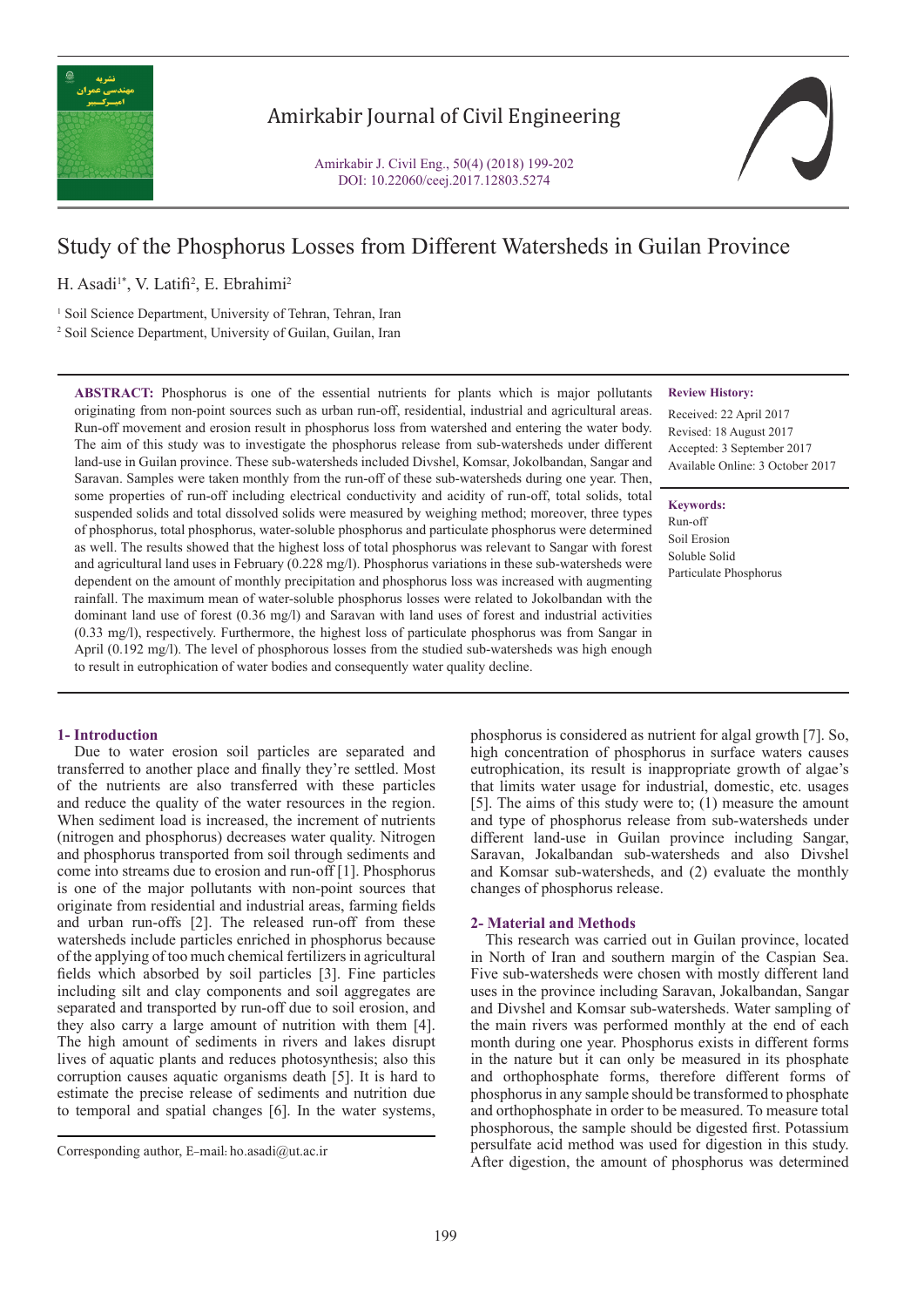by Ascorbic Acid method [8]. Dissolved phosphorus was measured like total phosphorus with the difference that samples were filtered with Whatman filter paper No.44 before digestion [8]. The particulate phosphorus resulted from the difference between total phosphorus and dissolved phosphorus. Total solids were determined by oven drying the samples. For determining the total dissolved solids, the samples were filtered by three layers of Whatman filter paper No.42 and then were oven dried. The total suspended solids were resulted from the difference of total solids and total dissolved solids [9].

#### **3- Results and Discussion**

 Figure 1 presents the monthly changes of total, dissolved and suspended solids from the watershed's outlets. The results from the comparison of the average of total solids showed that there is a significant difference between Divshel and Sangar sub-watersheds at P<0.01. Also the difference between Divshel and Saravan was statistically significant. The comparison of average data of dissolved solids showed a significant difference between Komsar watershed with Divshel and Sangar sub-watersheds but there was no significant difference with other sub-watersheds, i.e. Jokalbandan and Saravan. Sangar watershed showed a significant difference with other sub-watersheds in terms of dissolved solids. In overall, the results from Figure 1 show that the amount of suspended solids is more than dissolved solids. This emphasizes on the importance of soil erosion in all sub-watersheds during the year.

 Monthly changes in different types of phosphorous are presented in Figure 2 for all sub-watersheds. The results indicated that the highest total phosphorus pollution from Komsar watershed is occurred in January (Bahman) (0.08 mg/L), which is mainly in the form of particulate P. Soil erosion is high in this month because of the poor vegetation cover and high rainfall rates. Therefore, the main cause of phosphorus losses occurred in relation with silt and clay particles [10]. In this watershed, only one third of phosphorus losses is in the form of dissolved phosphorus, and the main phosphorus loss transported by soil particles. In Divshel watershed, the trend of P losses seems to be bimodal with peaks at January and June. The high particulate phosphorus losses are due to road construction during the year of the study. The results indicated that 55 percent of P pollution in this watershed is in form of particulate. As shown in figure 2, most of phosphorus transport from Sangar watershed occurred during January to April with a peak of 0.228 mg/L in January. Phosphorous transport from Sangar was highes among the studied sub-watersheds. Rice fields are the main land use in Sangar watershed. Also, rural area occupied the rest of area. Accordingly, the main cause of P pollution is related to erosion of fine particles during the wet season. The trends of phosphorous losses from Jokalbandan watershed was almost similar to Divshal. But, the rates were almost two times (0.160 mg/L at February and 0.14 mg/L at June). The second difference was the form of P loses. In contrast with Divshal, it was observed that about 60 percent of phosphorus transportation from Jokalbandan watershed is in dissolved form. The reason is the predominance of urban and rural uses in the region. Monthly changes in phosphorous losses were lowest in Saravan watershed in compare to other sub-watersheds. In contrast with all other sub-watersheds,

65 percent of phosphorus transport from Saravan was in dissolved form. The land use of this watershed is mainly forest and therefore soil erosion is low. On the other hand, landfill of Rasht city is located in this watershed which is a source of dissolved P release.



**Figure 1. Monthly changes in A) total solids, B) dissolved solids, and C) suspended solids out flow from different sub-watersheds**

#### **4- Conclusion**

 The study of phosphorus release from five subwatersheds from different parts of Guilan showed the risk of eutrophication. The P concentration reaches to 0.24 mg/L in some parts. The results indicated that phosphorus release was very variable among the studied sub-watersheds and also showed a high monthly changes. The differences among the sub-watersheds seem to be related to differences in land uses in this sub-watersheds. The sub-watersheds with agriculture and urban land uses showed higher rates of phosphorous pollution. There was a peak at January in P concentration at all regions. Another peak was observed at June and/or September. Phosphorous losses form most of the studied subwatersheds was mainly in the form of particulate P which is related to the transportation of fine soil particles by soil erosion. Phosphorus release from farming fields depends on runoff intensity, farming activities, season and soil conditions. In the wet months that the land is bare, soil is wet and rainfall is high, the rates of runoff and soil erosion were consequently high. Saravan sub-watershed showed a different behavior. Dissolved phosphorus transport was dominant in this subwatershed because of dominancy of forest land use and the